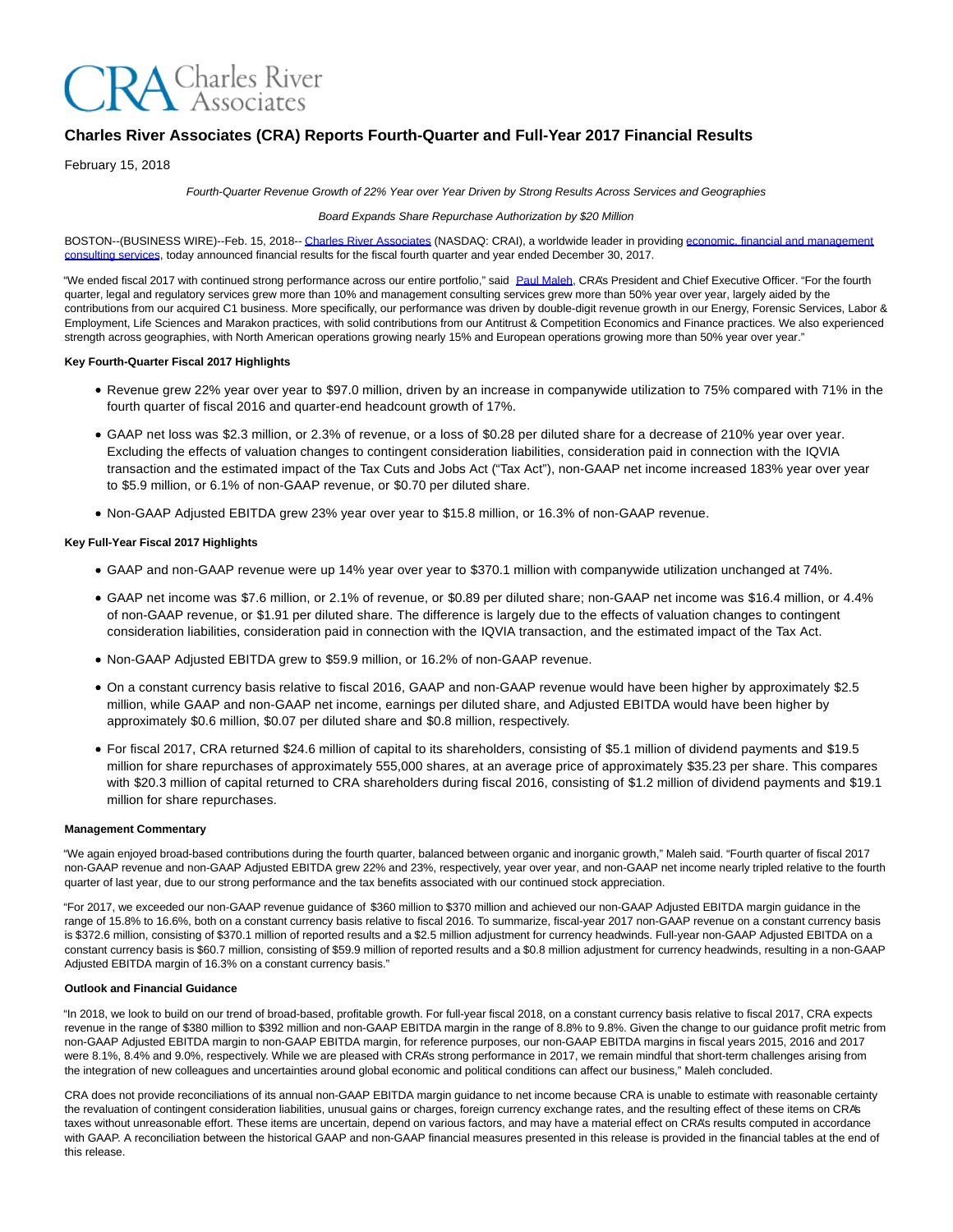#### **Share Repurchase Expansion and Quarterly Dividend**

CRA also announced today that its Board of Directors has authorized an expanded share repurchase program of an additional \$20 million of CRA's common stock, in addition to the approximately \$9.5 million remaining under its existing share repurchase program. CRA may repurchase shares in the open market or in privately negotiated transactions in accordance with applicable insider trading and other securities laws and regulations. The timing, amount and extent to which CRA repurchases shares will depend upon market conditions and other factors it may consider in its sole discretion.

In connection with this expanded share repurchase program, CRA's Board of Directors has authorized the Company in its discretion to adopt a Rule 10b5-1 plan covering some or all of these repurchases. Any such plan would allow CRA to repurchase its shares at times when it otherwise might be prevented from doing so under insider trading laws or because of self-imposed trading blackout periods.

On February 14, 2018, CRA's Board of Directors declared a quarterly cash dividend of \$0.17 per common share, payable on March 16, 2018 to shareholders of record as of February 27, 2018. The Company expects to continue paying quarterly dividends, the declaration, timing and amounts of which remain subject to the discretion of CRA's Board of Directors.

#### **Conference Call Information and Prepared CFO Remarks**

CRA will host a conference call today at 10:00 a.m. ET to discuss its fourth-quarter and fiscal-year 2017 financial results. To listen to the live call, please visit the ["Investor Relations"](http://cts.businesswire.com/ct/CT?id=smartlink&url=http%3A%2F%2Fphx.corporate-ir.net%2Fphoenix.zhtml%3Fc%3D97435%26p%3Dirol-IRHome&esheet=51759166&newsitemid=20180215005606&lan=en-US&anchor=Investor+Relations&index=4&md5=76294d9bf77224d5650f27a01e797b37) section of CRA's website at [http://www.crai.com,](http://cts.businesswire.com/ct/CT?id=smartlink&url=http%3A%2F%2Fwww.crai.com%2FDefault.aspx&esheet=51759166&newsitemid=20180215005606&lan=en-US&anchor=http%3A%2F%2Fwww.crai.com&index=5&md5=c97a4e3918019a35300a713046d2420c) or dial (877) 709-8155 or (201) 689-8881. An [archived v](http://cts.businesswire.com/ct/CT?id=smartlink&url=http%3A%2F%2Fphx.corporate-ir.net%2Fphoenix.zhtml%3Fc%3D97435%26p%3Dirol-calendarpast&esheet=51759166&newsitemid=20180215005606&lan=en-US&anchor=archived&index=6&md5=72398b2c80a853d1a4be4a087df1aea6)ersion of the webcast will be available on CRA's website for one year.

In combination with this press release, CRA has posted prepared remarks by its CFO Chad Holmes under ["Conference Call Materials"](http://cts.businesswire.com/ct/CT?id=smartlink&url=http%3A%2F%2Fphx.corporate-ir.net%2Fphoenix.zhtml%3Fc%3D97435%26p%3Dirol-presentations&esheet=51759166&newsitemid=20180215005606&lan=en-US&anchor=Conference+Call+Materials&index=7&md5=24d4636720ff01adb40efffae55d55df) in the " [Investor Relations"](http://cts.businesswire.com/ct/CT?id=smartlink&url=http%3A%2F%2Fphx.corporate-ir.net%2Fphoenix.zhtml%3Fc%3D97435%26p%3Dirol-IRHome&esheet=51759166&newsitemid=20180215005606&lan=en-US&anchor=Investor+Relations&index=8&md5=18100b8da2e938f62393392196cac2f9) section on CRA's website at [http://www.crai.com.](http://cts.businesswire.com/ct/CT?id=smartlink&url=http%3A%2F%2Fwww.crai.com%2FDefault.aspx&esheet=51759166&newsitemid=20180215005606&lan=en-US&anchor=http%3A%2F%2Fwww.crai.com&index=9&md5=c5f50c897276b575bb5da2e0a2c24ac8) These remarks are offered to provide the investment community with additional background on CRA's financial results prior to the start of the conference call.

### **About Charles River Associates (CRA)**

Charles River Associates® is a global consulting firm specializing i[n economic, financial, and management consulting services.](http://cts.businesswire.com/ct/CT?id=smartlink&url=http%3A%2F%2Fwww.crai.com%2F&esheet=51759166&newsitemid=20180215005606&lan=en-US&anchor=economic%2C+financial%2C+and+management+consulting+services&index=10&md5=9e498fc972a81a71f20a16e47883770d) CRA advises clients on economic and financial matters pertaining to litigation and regulatory proceedings, and guides corporations through critical business strategy and performance-related issues. Since 1965, clients have engaged CRA for its unique combination of functional expertise and industry knowledge, and for its objective solutions to complex problems. Headquartered in Boston, CRA has offices throughout the world. Detailed information about Charles River Associates, a registered trade name of CRA International, Inc., is available at [www.crai.com.](http://cts.businesswire.com/ct/CT?id=smartlink&url=http%3A%2F%2Fwww.crai.com&esheet=51759166&newsitemid=20180215005606&lan=en-US&anchor=www.crai.com&index=11&md5=f69af992ce9dbe9503b056f066bd216a) Follow us o[n LinkedIn,](http://cts.businesswire.com/ct/CT?id=smartlink&url=https%3A%2F%2Fwww.linkedin.com%2Fcompany%2Fcharles-river-associates&esheet=51759166&newsitemid=20180215005606&lan=en-US&anchor=LinkedIn&index=12&md5=693f45878d04be8441ba99b3eee11526) [Twitter,](http://cts.businesswire.com/ct/CT?id=smartlink&url=https%3A%2F%2Ftwitter.com%2FNews_CRA&esheet=51759166&newsitemid=20180215005606&lan=en-US&anchor=Twitter&index=13&md5=145bf4a72ce87abeb1d3ac671be51aad) and [Facebook.](http://cts.businesswire.com/ct/CT?id=smartlink&url=https%3A%2F%2Fwww.facebook.com%2FCharlesRiverAssociates&esheet=51759166&newsitemid=20180215005606&lan=en-US&anchor=Facebook&index=14&md5=6ebc8859819e7a24a3c775a81150b512)

### **NON-GAAP FINANCIAL MEASURES**

In addition to reporting its financial results in accordance with U.S. generally accepted accounting principles, or GAAP, CRA has also provided in this release non-GAAP financial information. CRA believes that the use of non-GAAP measures in addition to GAAP measures is a useful method of evaluating its results of operations. CRA believes that presenting its financial results excluding the results of GNU123 Liquidating Corporation ("GNU"), certain non-cash and/or non-recurring charges, and the other items identified below, and including presentations of non-GAAP EBITDA and Adjusted EBITDA and comparisons on a constant currency basis, are important to investors and management because they are more indicative of CRA's ongoing operating results and financial condition. CRA also uses these non-GAAP measures in its budgeting process, as performance criteria for some of its performance-based compensation, and in loan covenants. These non-GAAP financial measures should be considered in conjunction with, but not as a substitute for, the financial information presented in accordance with GAAP, and the results calculated in accordance with GAAP and reconciliations to those results should be carefully evaluated. The non-GAAP financial measures used by CRA may be calculated differently from, and therefore may not be comparable to, similarly titled measures used by other companies. Specifically for the fourth quarter of fiscal 2017, and the 2017 fiscal year, CRA has excluded GNU's results, the effects of valuation changes to contingent consideration liabilities, consideration paid in connection with the IQVIA transaction, and the estimated impact of the Tax Act; and for the fourth quarter of 2016 and the full-year fiscal 2016, CRA has excluded GNU's results and the effects of valuation changes to contingent consideration liabilities. Also, in calculating "Adjusted EBITDA" from net income (loss) attributable to CRA for these fiscal periods and for purposes of the full-year fiscal 2017 guidance for non-GAAP Adjusted EBITDA margin, CRA has excluded net income (loss) attributable to noncontrolling interests (net of tax); interest expense, net; provision for income taxes; goodwill impairment charges; other (income) expense, net; and the following non-cash expenses: depreciation and amortization, share-based compensation expenses, and amortization of forgivable loans. Finally, in calculating "EBITDA" for purposes of the full-year fiscal 2018 guidance for non-GAAP EBITDA margin, CRA has excluded net income (loss) attributable to noncontrolling interests (net of tax); interest expense, net; provision for income taxes; and depreciation and amortization.

Finally, CRA believes that fluctuations in foreign currency exchange rates can significantly affect its financial results. Therefore, CRA provides a constant currency presentation to supplement disclosures regarding its results of operations and performance. CRA calculates constant currency amounts by converting its applicable fiscal period local currency financial results using the prior fiscal year's corresponding period exchange rates. CRA has presented in this press release its GAAP and non-GAAP revenue, net income, earnings per diluted share, and Adjusted EBITDA, and its Adjusted EBITDA margin, for fiscal 2017 on a constant currency basis relative to fiscal 2016, and its guidance for full-year fiscal 2018 revenue and non-GAAP EBITDA margin on a constant currency basis relative to fiscal 2017.

#### **SAFE HARBOR STATEMENT**

Statements in this press release concerning our future business, operating results and financial condition, including those concerning guidance on future revenue and non-GAAP EBITDA margin, the implied continuation of any current commitment, strength, confidence, ability, expectation or trend, the implied continuation of the payment of any reqular quarterly dividend, the timing or amount of any share repurchases, and statements using the terms "expect," "look," "trend," or similar expressions, are "forward-looking" statements as defined in Section 21 of the Exchange Act. These statements are based upon our current expectations and various underlying assumptions. Although we believe there is a reasonable basis for these statements and assumptions, and these statements are expressed in good faith, these statements are subject to a number of additional factors and uncertainties. Our actual revenue and non-GAAP EBITDA margin in fiscal 2018 on a constant currency basis relative to fiscal 2017 could differ materially from the guidance presented herein, and our actual performance and results may differ materially from the performance and results contained in or implied by the other forward-looking statements made herein, due to many important factors. These factors include, but are not limited to, the possibility that the demand for our services may decline as a result of changes in general and industry specific economic conditions; the timing of engagements for our services; the effects of competitive services and pricing; our ability to attract and retain key employee or non-employee experts; the inability to integrate and utilize existing consultants and personnel; the decline or reduction in project work or activity; global economic conditions including less stable political and economic environments; foreign currency exchange rate fluctuations; unanticipated expenses and liabilities; risks inherent in international operations; changes in tax law or accounting standards, rules, and regulations; our ability to collect on forgivable loans should any become due; and professional and other legal liability or settlements. Additional risks and uncertainties are discussed in our periodic filings with the Securities and Exchange Commission under the heading "Risk Factors." The inclusion of such forward-looking information should not be regarded as our representation that the future events, plans, or expectations contemplated will be achieved. We undertake no obligation to update any forward-looking statements after the date of this press release, and we do not intend to do so.

#### **CRA INTERNATIONAL, INC.**

**UNAUDITED CONDENSED CONSOLIDATED STATEMENTS OF OPERATIONS INCLUDING A RECONCILIATION TO NON-GAAP RESULTS**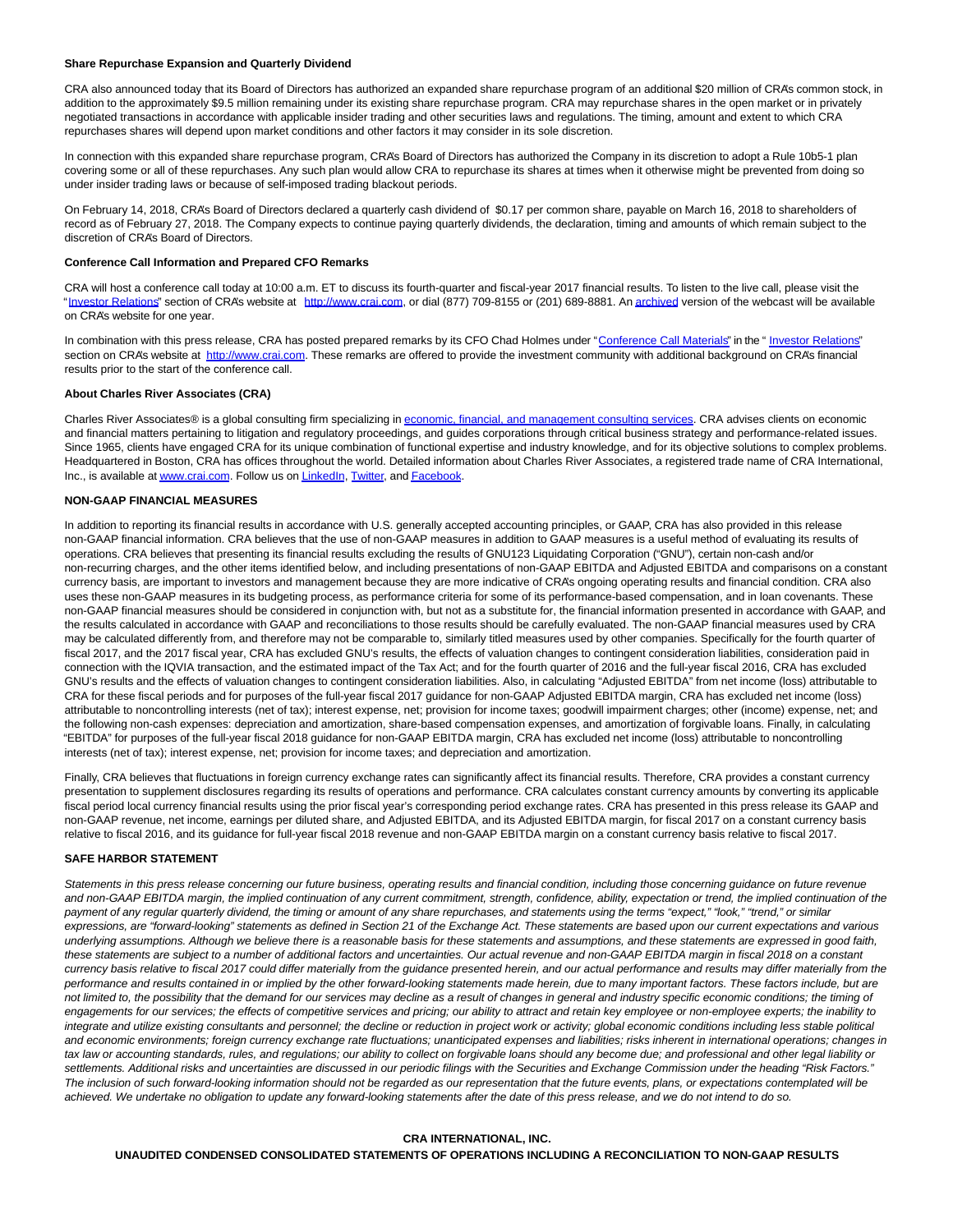# **FOR THE QUARTER ENDED DECEMBER 30, 2017 COMPARED TO THE QUARTER ENDED DECEMBER 31, 2016 (In thousands, except per share data)**

|                                                                                                                  |                                   |             |              | Quarter Ended December 30, 2017     |                                    |                       |                | Quarter Ended December 31, 2016 |             |                                     |                                               |                 |                 |  |  |  |
|------------------------------------------------------------------------------------------------------------------|-----------------------------------|-------------|--------------|-------------------------------------|------------------------------------|-----------------------|----------------|---------------------------------|-------------|-------------------------------------|-----------------------------------------------|-----------------|-----------------|--|--|--|
|                                                                                                                  |                                   | <b>GAAP</b> |              | <b>Adjustments to</b>               |                                    |                       | Non-GAAP       |                                 | <b>GAAP</b> | <b>Adjustments</b>                  |                                               | <b>Non-GAAP</b> |                 |  |  |  |
|                                                                                                                  | <b>GAAP</b>                       | % of        |              | <b>GAAP Results</b>                 |                                    | <b>Non-GAAP</b>       | % of           | <b>GAAP</b>                     | $%$ of      | to<br><b>GAAP</b><br><b>Results</b> | <b>Non-GAAP</b>                               | $%$ of          |                 |  |  |  |
|                                                                                                                  | <b>Results</b>                    |             |              | <b>Revenues Acquisitions</b><br>(1) | <b>IQVIA</b><br>Transaction<br>(2) | <b>Tax Act</b><br>(3) | <b>Results</b> |                                 |             |                                     | Revenues Results Revenues Acquisitions<br>(1) | <b>Results</b>  | <b>Revenues</b> |  |  |  |
| Revenues<br>Cost of<br>services<br>(exclusive of<br>depreciation<br>and                                          | \$97,016                          | 100.0%      | \$           | \$                                  | \$                                 | \$<br>97,016          | 100.0%         | \$79,569                        | 100.0%      | \$                                  | \$<br>79,569                                  | 100.0%          |                 |  |  |  |
| amortization)<br>Selling,<br>general and<br>administrative                                                       | 68,606                            | 70.7%       | 1,762        |                                     |                                    | 66,844                | 68.9%          | 56,083                          | 70.5%       | 69                                  | 56,014                                        | 70.4%           |                 |  |  |  |
| expenses<br>Depreciation<br>and                                                                                  | 26,759                            | 27.6%       | 10           | 5,657                               | $\overline{\phantom{m}}$           | 21,092                | 21.7%          | 17,836                          | 22.4%       | (40)                                | 17,876                                        | 22.5%           |                 |  |  |  |
| amortization<br>Income (loss)                                                                                    | 2,293                             | 2.4%        |              |                                     | $\overline{\phantom{a}}$           | 2,293                 | 2.4%           | 2,035                           | 2.6%        | $\overline{\phantom{a}}$            | 2,035                                         | 2.6%            |                 |  |  |  |
| from<br>operations                                                                                               | (642)                             | $-0.7%$     | (1,772)      | (5,657)                             | $\overline{\phantom{m}}$           | 6,787                 | 7.0%           | 3,615                           | 4.5%        | 29                                  | 3,644                                         | 4.6%            |                 |  |  |  |
| Interest and<br>other income<br>(expense),                                                                       |                                   |             |              |                                     |                                    |                       |                |                                 |             |                                     |                                               |                 |                 |  |  |  |
| net<br>Income (loss)<br>before<br>provision for<br>income taxes<br>and                                           | (256)                             | $-0.3%$     |              |                                     |                                    | (256)                 | $-0.3%$        | (240)                           | $-0.3%$     |                                     | (240)                                         | $-0.3%$         |                 |  |  |  |
| noncontrolling<br>interest                                                                                       | (898)                             | $-0.9%$     | (1, 772)     | (5,657)                             |                                    | 6,531                 | 6.7%           | 3,375                           | 4.2%        | (29)                                | 3,404                                         | 4.3%            |                 |  |  |  |
| Provision for<br>income taxes                                                                                    | (1, 363)                          | $-1.4%$     | 888          | 1,885                               | (3, 516)                           | (620)                 | $-0.6%$        | (1, 299)                        | $-1.6%$     | 13                                  | (1, 312)                                      | $-1.6%$         |                 |  |  |  |
| Net income<br>(loss)<br>Net (income)<br>loss<br>attributable to                                                  | (2, 261)                          | $-2.3%$     | (884)        | (3,772)                             | (3, 516)                           | 5,911                 | 6.1%           | 2,076                           | 2.6%        | (16)                                | 2,092                                         | 2.6%            |                 |  |  |  |
| noncontrolling<br>interests, net<br>of tax                                                                       | 5                                 | 0.0%        | 5            |                                     |                                    |                       | 0.0%           | (18)                            | 0.0%        | (18)                                |                                               | 0.0%            |                 |  |  |  |
| Net income<br>(loss)<br>attributable to<br>CRA<br>International,                                                 |                                   |             |              |                                     |                                    |                       |                |                                 |             |                                     |                                               |                 |                 |  |  |  |
| Inc.                                                                                                             | \$ (2,256)                        | $-2.3%$     | -\$<br>(879) | \$<br>(3,772)                       | $$(3,516)$ \,                      | 5,911                 | 6.1%           | \$2,058                         | 2.6%        | \$<br>(34)                          | 2,092<br>\$                                   | 2.6%            |                 |  |  |  |
| Net Income<br>(loss) per<br>share<br>attributable to<br>CRA<br>International,<br>Inc.<br>Basic<br><b>Diluted</b> | (0.27)<br>\$<br>$(0.28)$ (a)<br>S |             |              |                                     |                                    | 0.72<br>0.70          |                | 0.25<br>\$<br>\$<br>0.24        |             |                                     | 0.25<br>0.24                                  |                 |                 |  |  |  |
| Weighted<br>average<br>number of                                                                                 |                                   |             |              |                                     |                                    |                       |                |                                 |             |                                     |                                               |                 |                 |  |  |  |

shares

outstanding: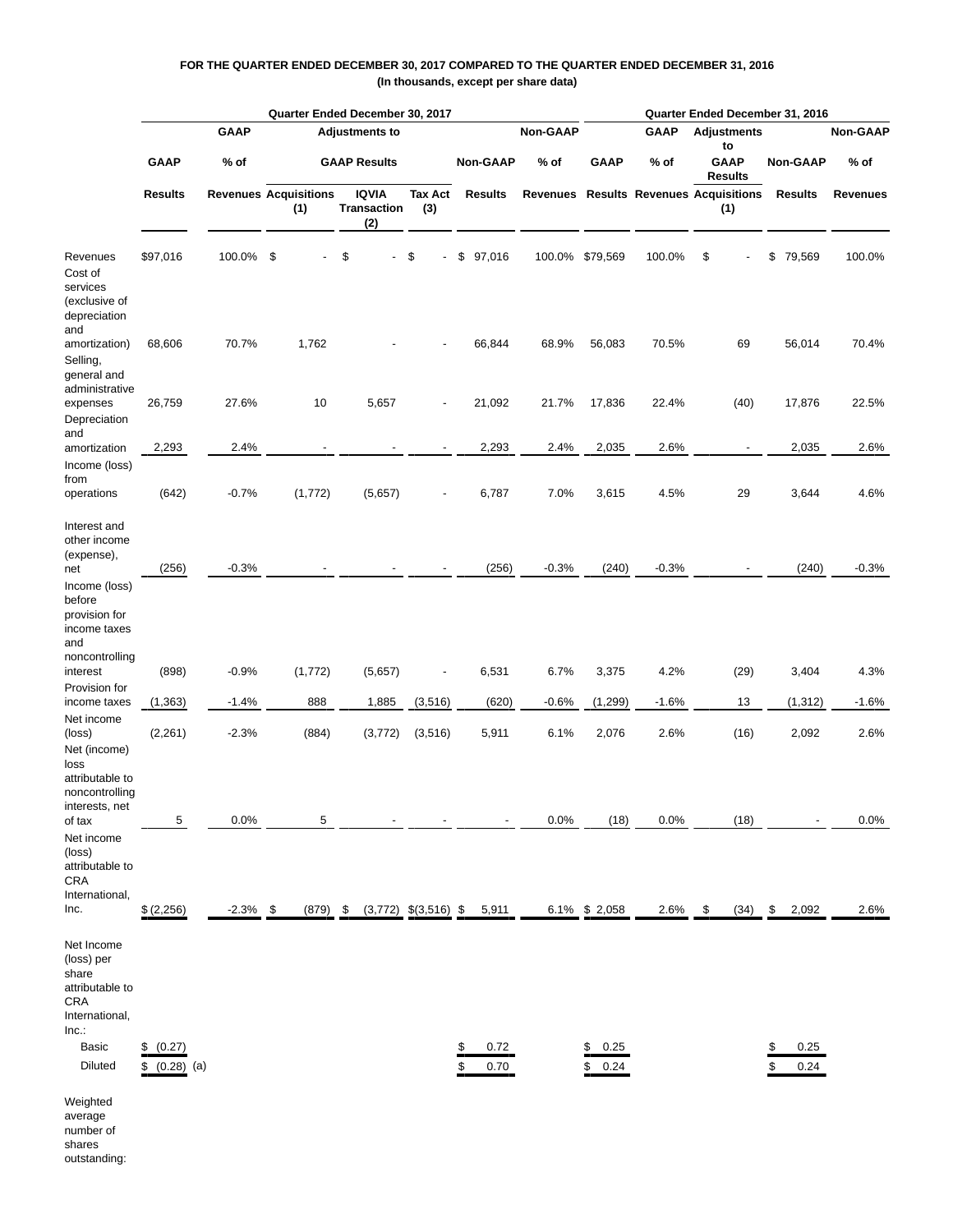| <b>Basic</b> | $\rightarrow$          | $4 - 7$ | 8.269                         | 3.269                    |
|--------------|------------------------|---------|-------------------------------|--------------------------|
| Diluted      | 17 <sub>2</sub><br>(a) | 8,395   | $\overline{A}$<br>. 44J<br>__ | $\cdot$ A $\prime$<br>᠇୰ |

(a) For the quarter ended December 30, 2017, the Treasury Stock method was utilized for diluted EPS given the net loss attributable to CRA International, Inc.

(1) These adjustments relate principally to valuation changes in contingent consideration, as well as activity from GNU123 Liquidating Corporation ("GNU").

(2) These adjustments include consideration paid in connection with the IQVIA transaction.

(3) Amount represents the estimated impact of the Tax Cuts and Jobs Act ("Tax Act"), which may change as additional guidance and information become available.

### **CRA INTERNATIONAL, INC.**

# **UNAUDITED CONDENSED CONSOLIDATED STATEMENTS OF OPERATIONS INCLUDING A RECONCILIATION TO NON-GAAP RESULTS FOR THE YEAR-TO-DATE PERIOD ENDED DECEMBER 30, 2017 COMPARED TO THE YEAR-TO-DATE PERIOD ENDED DECEMBER 31, 2016 (In thousands, except per share data)**

|                                                                                               |             |                                      |                |      | Year-To-Date Period Ended December 30, 2017 |                           |                 | Year-To-Date Period Ended December 31, 2016 |             |             |                                             |                 |                 |  |  |
|-----------------------------------------------------------------------------------------------|-------------|--------------------------------------|----------------|------|---------------------------------------------|---------------------------|-----------------|---------------------------------------------|-------------|-------------|---------------------------------------------|-----------------|-----------------|--|--|
|                                                                                               |             | <b>GAAP</b>                          |                |      | <b>Adjustments to</b>                       |                           |                 | <b>Non-GAAP</b>                             |             | <b>GAAP</b> | <b>Adjustments</b><br>to                    |                 | Non-GAAP        |  |  |
|                                                                                               | <b>GAAP</b> | $%$ of                               |                |      | <b>GAAP Results</b>                         |                           | <b>Non-GAAP</b> | $%$ of                                      | <b>GAAP</b> | % of        | <b>GAAP</b><br><b>Results</b>               | <b>Non-GAAP</b> | $%$ of          |  |  |
|                                                                                               |             | <b>Results Revenues Acquisitions</b> | (1)            |      | <b>IQVIA</b><br><b>Transaction</b><br>(2)   | <b>Tax Act</b><br>(3)     | <b>Results</b>  | <b>Revenues</b>                             |             |             | <b>Results Revenues Acquisitions</b><br>(1) | <b>Results</b>  | <b>Revenues</b> |  |  |
| Revenues<br>Cost of<br>services<br>(exclusive of<br>depreciation<br>and                       | \$370,075   | 100.0%                               | \$             |      | \$                                          | \$                        | \$370,075       | 100.0%                                      | \$324,779   | 100.0%      | \$<br>826                                   | \$323,953       | 100.0%          |  |  |
| amortization)<br>Selling,<br>general and<br>administrative                                    | 258,829     | 69.9%                                | 2,488          |      |                                             |                           | 256,341         | 69.3%                                       | 227,380     | 70.0%       | 524                                         | 226,856         | 70.0%           |  |  |
| expenses<br>Depreciation<br>and                                                               | 86,537      | 23.4%                                | 650            |      | 5,657                                       |                           | 80,230          | 21.7%                                       | 70,584      | 21.7%       | 1,103                                       | 69,481          | 21.4%           |  |  |
| amortization                                                                                  | 8,945       | 2.4%                                 |                |      |                                             |                           | 8,945           | 2.4%                                        | 7,896       | 2.4%        |                                             | 7,896           | 2.4%            |  |  |
| Income (loss)<br>from<br>operations                                                           | 15,764      | 4.3%                                 | (3, 138)       |      | (5,657)                                     |                           | 24,559          | 6.6%                                        | 18,919      | 5.8%        | (801)                                       | 19,720          | 6.1%            |  |  |
| Interest and<br>other income<br>(expense), net                                                | (600)       | $-0.2%$                              | 249            |      |                                             |                           | (849)           | $-0.2%$                                     | 2,970       | 0.9%        | 3,828                                       | (858)           | $-0.3%$         |  |  |
| Income (loss)<br>before<br>provision for<br>income taxes<br>and<br>noncontrolling<br>interest | 15,164      | 4.1%                                 | (2,889)        |      | (5,657)                                     | $\overline{a}$            | 23,710          | 6.4%                                        | 21,889      | 6.7%        | 3,027                                       | 18,862          | 5.8%            |  |  |
| Provision for                                                                                 |             |                                      |                |      |                                             |                           |                 |                                             |             |             |                                             |                 |                 |  |  |
| income taxes                                                                                  | (7, 463)    | $-2.0%$                              | 1,492          |      | 1,885                                       | (3,516)                   | (7, 324)        | $-2.0%$                                     | (7,656)     | $-2.4%$     | (296)                                       | (7, 360)        | $-2.3%$         |  |  |
| Net income<br>(loss)<br>Net (income)<br>loss<br>attributable to                               | 7,701       | 2.1%                                 | (1, 397)       |      | (3, 772)                                    | (3,516)                   | 16,386          | 4.4%                                        | 14,233      | 4.4%        | 2,731                                       | 11,502          | 3.6%            |  |  |
| noncontrolling<br>interests, net<br>of tax                                                    | (77)        | 0.0%                                 |                | (77) |                                             |                           |                 | 0.0%                                        | (1, 345)    | $-0.4%$     | 1,345                                       |                 | 0.0%            |  |  |
| Net income<br>(loss)<br>attributable to<br><b>CRA</b><br>International,<br>Inc.               | \$<br>7,624 | 2.1%                                 | \$<br>(1, 474) |      | \$                                          | $(3,772)$ \$ $(3,516)$ \$ | 16,386          | 4.4%                                        | \$12,888    | 4.0%        | \$<br>1,386                                 | \$<br>11,502    | 3.6%            |  |  |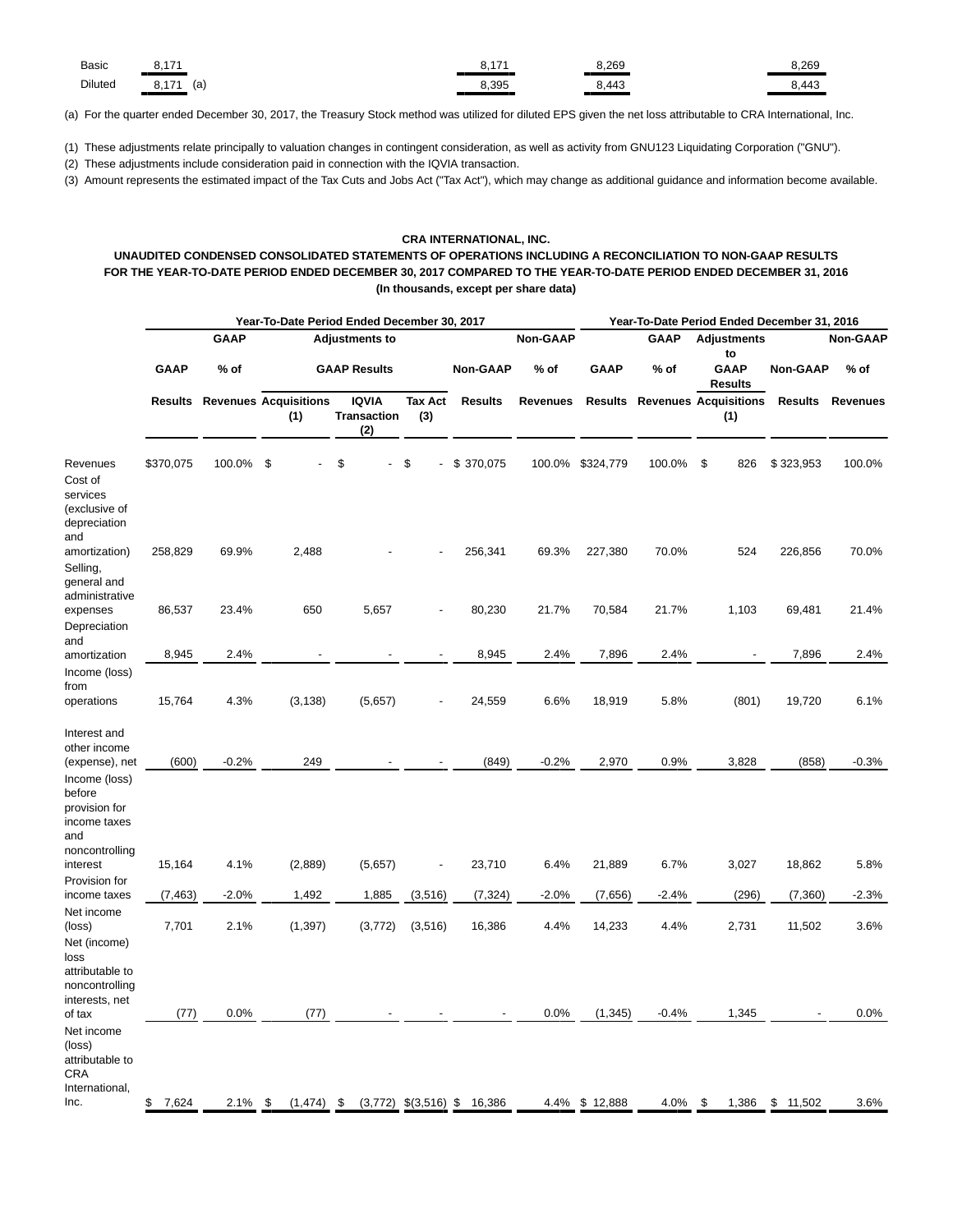| Net Income<br>per share<br>attributable to<br>CRA<br>International,<br>Inc. |            |            |            |            |
|-----------------------------------------------------------------------------|------------|------------|------------|------------|
| Basic                                                                       | \$<br>0.91 | \$<br>1.96 | \$<br>1.50 | \$<br>1.34 |
| <b>Diluted</b>                                                              | 0.89       | 1.91       | 1.49       | \$<br>1.33 |
| Weighted<br>average<br>number of<br>shares<br>outstanding:                  |            |            |            |            |
| Basic                                                                       | 8,292      | 8,292      | 8,503      | 8,503      |
| <b>Diluted</b>                                                              | 8,497      | 8,497      | 8,601      | 8,601      |

(1) These adjustments relate principally to valuation changes in contingent consideration, and certain 2017 impairment charges, as well as activity from GNU123 Liquidating Corporation ("GNU").

(2) These adjustments include consideration paid in connection with the IQVIA transaction.

(3) Amount represents the estimated impact of the Tax Cuts and Jobs Act ("Tax Act"), which may change as additional guidance and information become available.

## **CRA INTERNATIONAL, INC. UNAUDITED ADJUSTED EBITDA INCLUDING A RECONCILIATION TO NON-GAAP ADJUSTED EBITDA FOR THE FISCAL QUARTER ENDED DECEMBER 30, 2017 COMPARED TO THE FISCAL QUARTER ENDED DECEMBER 31, 2016 (In thousands)**

|                                                                                                                                                                |             |                              | Quarter Ended December 30, 2017 |         |    |                                           |                           | Quarter Ended December 31, 2016 |                           |    |             |                          |  |                          |    |                 |                                         |
|----------------------------------------------------------------------------------------------------------------------------------------------------------------|-------------|------------------------------|---------------------------------|---------|----|-------------------------------------------|---------------------------|---------------------------------|---------------------------|----|-------------|--------------------------|--|--------------------------|----|-----------------|-----------------------------------------|
|                                                                                                                                                                |             | <b>GAAP</b>                  | <b>Adjustments to</b>           |         |    |                                           |                           | Non-GAAP                        |                           |    | <b>GAAP</b> | <b>Adjustments</b><br>to |  |                          |    | <b>Non-GAAP</b> |                                         |
|                                                                                                                                                                |             | $%$ of                       |                                 |         |    | <b>GAAP Results</b>                       |                           |                                 | $%$ of                    |    |             | $%$ of                   |  | <b>GAAP</b><br>Results   |    |                 | $%$ of                                  |
|                                                                                                                                                                | <b>GAAP</b> | <b>Revenues Acquisitions</b> |                                 | (1)     |    | <b>IQVIA</b><br><b>Transaction</b><br>(2) | (3)                       |                                 | Tax Act Non-GAAP Revenues |    | <b>GAAP</b> |                          |  | (1)                      |    |                 | Revenues Acquisitions Non-GAAP Revenues |
| Revenues                                                                                                                                                       | \$97,016    | 100.0%                       | \$                              |         | \$ |                                           | \$<br>$\sim$              | \$<br>97,016                    | 100.0%                    |    | \$79,569    | 100.0% \$                |  |                          | \$ | 79,569          | 100.0%                                  |
| Net income<br>(loss)<br>attributable to<br><b>CRA</b><br>International,<br>Inc.<br>Net (income)<br>loss<br>attributable to<br>noncontrolling<br>interests, net | \$ (2,256)  | $-2.3%$ \$                   |                                 | (879)   | \$ |                                           | $(3,772)$ \$ $(3,516)$ \$ | 5,911                           | 6.1%                      | \$ | 2,058       | $2.6\%$ \$               |  | $(34)$ \$                |    | 2,092           | 2.6%                                    |
| of tax                                                                                                                                                         | (5)         | 0.0%                         |                                 | (5)     |    |                                           |                           |                                 | 0.0%                      |    | 18          | 0.0%                     |  | 18                       |    |                 | 0.0%                                    |
| Net income<br>(loss)<br>Interest                                                                                                                               | (2, 261)    | $-2.3%$                      |                                 | (884)   |    | (3, 772)                                  | (3,516)                   | 5,911                           | 6.1%                      |    | 2,076       | 2.6%                     |  | (16)                     |    | 2,092           | 2.6%                                    |
| expense, net                                                                                                                                                   | 123         | 0.1%                         |                                 |         |    |                                           |                           | 123                             | 0.1%                      |    | 113         | 0.1%                     |  |                          |    | 113             | 0.1%                                    |
| Provision for<br>income taxes<br>Depreciation<br>and                                                                                                           | 1,363       | 1.4%                         |                                 | (888)   |    | (1,885)                                   | 3,516                     | 620                             | 0.6%                      |    | 1,299       | 1.6%                     |  | (13)                     |    | 1,312           | 1.6%                                    |
| amortization                                                                                                                                                   | 2,293       | 2.4%                         |                                 |         |    |                                           | $\overline{\phantom{a}}$  | 2,293                           | 2.4%                      |    | 2,035       | 2.6%                     |  | $\overline{\phantom{a}}$ |    | 2,035           | 2.6%                                    |
| <b>EBITDA</b><br>Share-based                                                                                                                                   | 1,518       | 1.6%                         |                                 | (1,772) |    | (5,657)                                   |                           | 8,947                           | 9.2%                      |    | 5,523       | 6.9%                     |  | (29)                     |    | 5,552           | 7.0%                                    |
| compensation<br>expenses<br>Amortization                                                                                                                       | 1,982       | 2.0%                         |                                 |         |    |                                           |                           | 1,982                           | 2.0%                      |    | 2,080       | 2.6%                     |  |                          |    | 2,080           | 2.6%                                    |
| of forgivable<br>loans<br>Other                                                                                                                                | 4,782       | 4.9%                         |                                 |         |    |                                           |                           | 4,782                           | 4.9%                      |    | 5,127       | 6.4%                     |  |                          |    | 5,127           | 6.4%                                    |
| (income)<br>expense, net                                                                                                                                       | 133         | 0.1%                         |                                 |         |    |                                           |                           | 133                             | 0.1%                      |    | 126         | 0.2%                     |  |                          |    | 126             | 0.2%                                    |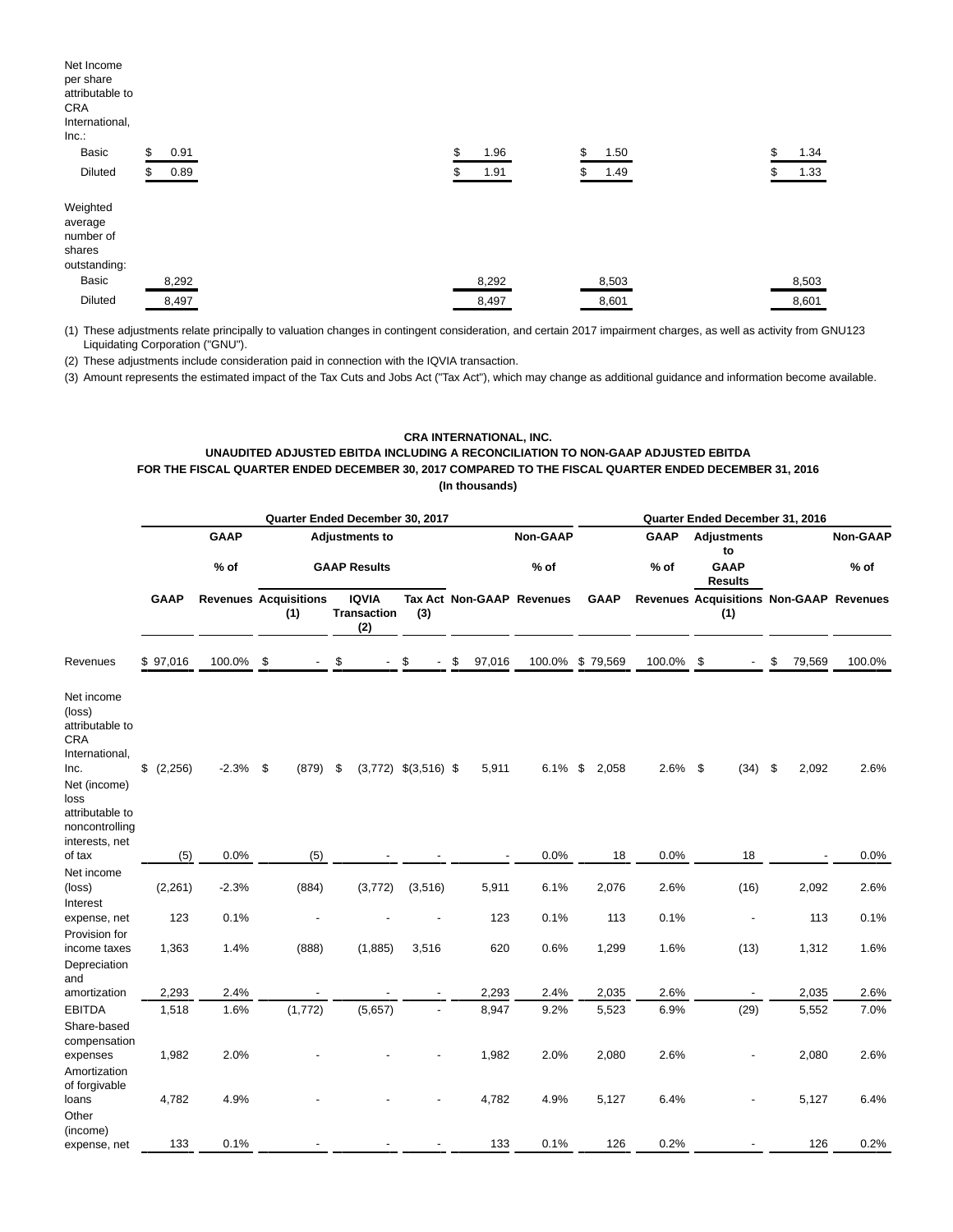|                                                                                                                                       |             |             | Year-To-Date Period Ended December 30, 2017 |    |                                           | Year-To-Date Period Ended December 31, 2016 |    |         |                           |             |             |                          |                        |    |         |                                         |  |
|---------------------------------------------------------------------------------------------------------------------------------------|-------------|-------------|---------------------------------------------|----|-------------------------------------------|---------------------------------------------|----|---------|---------------------------|-------------|-------------|--------------------------|------------------------|----|---------|-----------------------------------------|--|
|                                                                                                                                       |             | <b>GAAP</b> | <b>Adjustments to</b>                       |    |                                           |                                             |    |         | Non-GAAP                  |             | <b>GAAP</b> | <b>Adjustments</b><br>to |                        |    |         | <b>Non-GAAP</b>                         |  |
|                                                                                                                                       |             | $%$ of      | <b>GAAP Results</b>                         |    |                                           |                                             |    |         | $%$ of                    |             | $%$ of      |                          | <b>GAAP</b><br>Results |    |         | $%$ of                                  |  |
|                                                                                                                                       | <b>GAAP</b> |             | <b>Revenues Acquisitions</b><br>(1)         |    | <b>IQVIA</b><br><b>Transaction</b><br>(2) | (3)                                         |    |         | Tax Act Non-GAAP Revenues | <b>GAAP</b> |             |                          | (1)                    |    |         | Revenues Acquisitions Non-GAAP Revenues |  |
| Revenues                                                                                                                              | \$370,075   | 100.0%      | \$                                          | \$ |                                           | \$                                          | \$ | 370,075 | 100.0%                    | \$324,779   | 100.0%      | - \$                     | 826                    | \$ | 323,953 | 100.0%                                  |  |
| Net income<br>(loss)<br>attributable to<br>CRA<br>International,<br>Inc.<br>Net (income)<br>loss<br>attributable to<br>noncontrolling | \$<br>7,624 | 2.1%        | \$<br>(1, 474)                              | \$ |                                           | $(3,772)$ \$ $(3,516)$ \$                   |    | 16,386  | 4.4%                      | \$12,888    | 4.0%        | -\$                      | 1,386 #\$              |    | 11,502  | 3.6%                                    |  |
| interests, net<br>of tax                                                                                                              | 77          | 0.0%        | (77)                                        |    |                                           |                                             |    | 154     | 0.0%                      | 1,345       | 0.4%        |                          | 1,345                  |    |         | 0.0%                                    |  |
| Net income<br>(loss)<br>Interest                                                                                                      | 7,701       | 2.1%        | (1, 397)                                    |    | (3,772)                                   | (3,516)                                     |    | 16,386  | 4.4%                      | 14,233      | 4.4%        |                          | 2,731                  |    | 11,502  | 3.6%                                    |  |
| expense, net                                                                                                                          | 484         | 0.1%        |                                             |    |                                           |                                             |    | 484     | 0.1%                      | 470         | 0.1%        |                          | $\overline{7}$         |    | 463     | 0.1%                                    |  |
| Provision for<br>income taxes<br>Depreciation                                                                                         | 7,463       | 2.0%        | (1, 492)                                    |    | (1,885)                                   | 3,516                                       |    | 7,324   | 2.0%                      | 7,656       | 2.4%        |                          | 296                    |    | 7,360   | 2.3%                                    |  |
| and<br>amortization                                                                                                                   | 8,945       | 2.4%        |                                             |    |                                           |                                             |    | 8,945   | 2.4%                      | 7,896       | 2.4%        |                          |                        |    | 7,896   | 2.4%                                    |  |
| <b>EBITDA</b>                                                                                                                         | 24,593      | 6.6%        | (2,889)                                     |    | (5,657)                                   | $\overline{a}$                              |    | 33,139  | 9.0%                      | 30,255      | 9.3%        |                          | 3,034                  |    | 27,221  | 8.4%                                    |  |
| Share-based<br>compensation<br>expenses<br>Amortization                                                                               | 6,610       | 1.8%        |                                             |    |                                           |                                             |    | 6,610   | 1.8%                      | 6,866       | 2.1%        |                          |                        |    | 6,866   | 2.1%                                    |  |
| of forgivable<br>loans<br>Other                                                                                                       | 19,777      | 5.3%        |                                             |    |                                           |                                             |    | 19,777  | 5.3%                      | 19,150      | 5.9%        |                          |                        |    | 19,150  | 5.9%                                    |  |
| (income)<br>expense, net                                                                                                              | 116         | 0.0%        | (250)                                       |    |                                           |                                             |    | 366     | 0.1%                      | (3, 440)    | $-1.1%$     |                          | (3,836)                |    | 396     | 0.1%                                    |  |
| Adjusted<br><b>EBITDA</b>                                                                                                             | \$51,096    | 13.8%       | \$<br>(3, 139)                              | \$ | $(5,657)$ \$                              | $\overline{\phantom{0}}$                    | \$ | 59,892  | 16.2%                     | \$52,831    | 16.3%       | - \$                     | (802)                  | \$ | 53,633  | 16.6%                                   |  |

(1) These adjustments relate principally to valuation changes in contingent consideration, and certain Q2 2017 impairment charges, as well as activity from GNU123 Liquidating Corporation ("GNU").

(2) These adjustments include consideration paid in connection with the IQVIA transaction.

(3) Amount represents the estimated impact of the Tax Cuts and Jobs Act ("Tax Act"), which may change as additional guidance and information become available.

## **CRA INTERNATIONAL, INC. UNAUDITED CONDENSED CONSOLIDATED BALANCE SHEETS (In thousands)**

|                                       | 2017            | December 30, December 31,<br>2016 |
|---------------------------------------|-----------------|-----------------------------------|
| Assets                                |                 |                                   |
| Cash and cash equivalents             | \$<br>54.035 \$ | 53.530                            |
| Accounts receivable and unbilled, net | 113,333         | 91.789                            |
| Other current assets                  | 16,913          | 25,192                            |
| Total current assets                  | 184,281         | 170.511                           |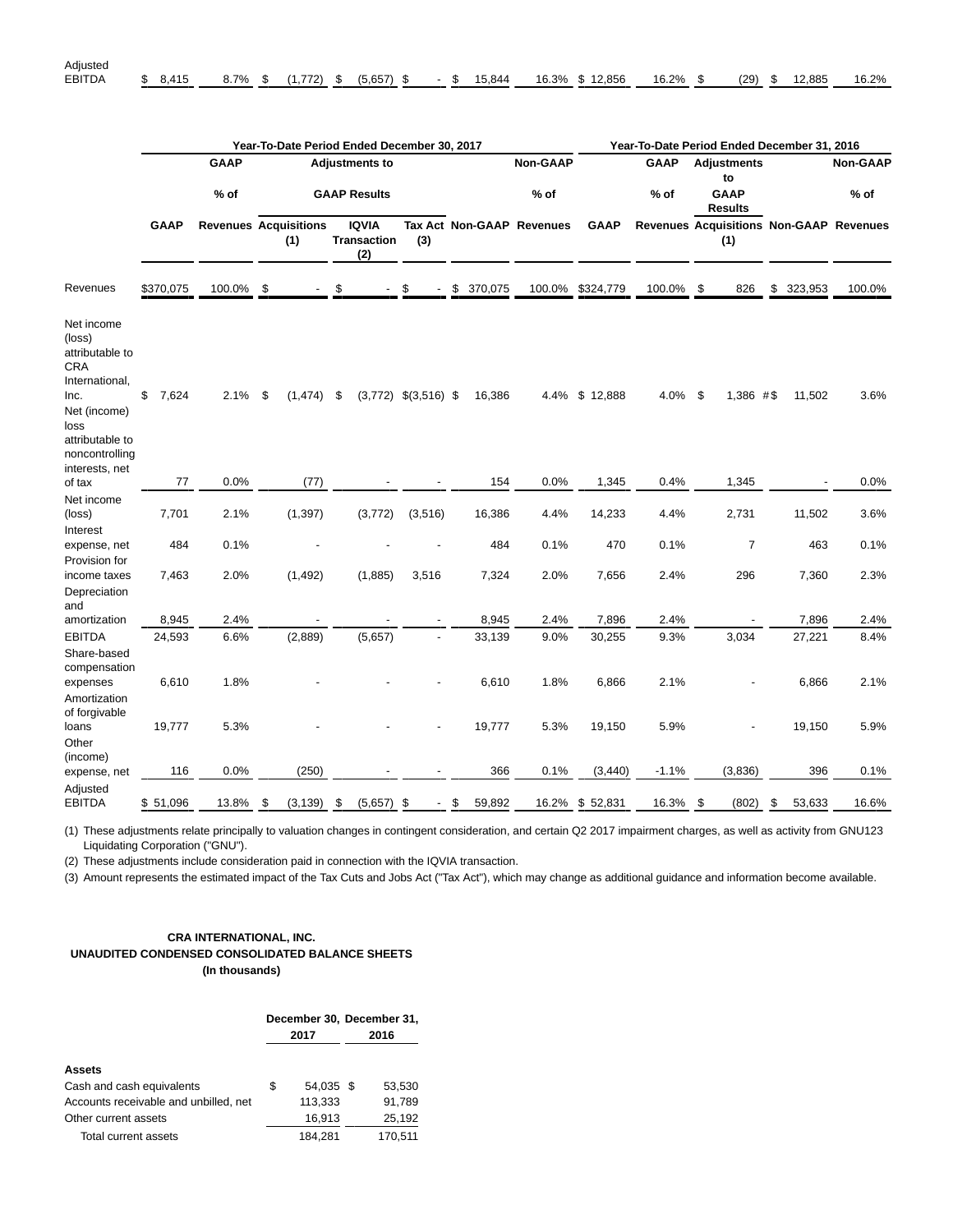| Property and equipment, net                | 44.643           |      | 36,381  |
|--------------------------------------------|------------------|------|---------|
| Goodwill and intangible assets, net        | 98,208           |      | 77,449  |
| Other assets                               | 34,625           |      | 39,301  |
| Total assets                               | \$<br>361,757 \$ |      | 323,642 |
| Liabilities and shareholders' equity       |                  |      |         |
| <b>Current liabilities</b>                 | \$<br>121.981    | - \$ | 94.100  |
| Long-term liabilities                      | 32,547           |      | 21,659  |
| <b>Total liabilities</b>                   | 154,528          |      | 115.759 |
| Total shareholders' equity                 | 207,229          |      | 207,883 |
| Total liabilities and shareholders' equity | \$<br>361.757    | - \$ | 323.642 |

# **CRA INTERNATIONAL, INC. UNAUDITED CONDENSED CONSOLIDATED STATEMENTS OF CASH FLOWS**

(In thousands)

| December 30,<br>December 31,<br>2017<br>2016<br>Operating activities:<br>\$<br>7,701<br>\$<br>14,233<br>Net income<br>Adjustments to reconcile net income to net cash provided by operating activities, net of effect of acquired businesses:<br>(250)<br>(3,836)<br>GNU gain on sale of business<br>23,963<br>26,676<br>Noncash items, net<br>(9,020)<br>Accounts receivable and unbilled services<br>(21, 998)<br>Working capital items, net<br>36,442<br>20,110<br>45,858<br>48,163<br>Net cash provided by operating activities<br>Investing activities:<br>Consideration relating to acquisitions, net<br>(16, 163)<br>Purchases of property and equipment<br>(9,757)<br>(13,023)<br>1,100<br>GNU cash proceeds from sale of business assets<br>250<br>(25, 670)<br>(11, 923)<br>Net cash used in investing activities<br>Financing activities:<br>6,420<br>2,853<br>Issuance of common stock, principally stock option exercises<br>11,500<br>Borrowings under line of credit<br>7,500<br>Payments under line of credit<br>(11,500)<br>(7,500)<br>Payments on notes payable<br>(75)<br>Tax withholding payments reimbursed by restricted shares<br>(3,262)<br>(1,880)<br>Excess tax benefits from share based compensation<br>393<br>Cash paid on dividend equivalents<br>(121)<br>(4,941)<br>(1, 166)<br>Cash dividend paid to shareholders<br>(19, 528)<br>(19, 315)<br>Repurchases of common stock<br>(419)<br>Distribution to noncontrolling interest<br>(21, 851)<br>(19, 190)<br>Net cash used in financing activities<br>2,168<br>(1,659)<br>Effect of foreign exchange rates on cash and cash equivalents<br>505<br>15,391<br>Net increase in cash and cash equivalents<br>38,139<br>Cash and cash equivalents at beginning of period<br>53,530<br>\$<br>Cash and cash equivalents at end of period<br>\$<br>54,035<br>53,530<br>Noncash investing and financing activities:<br>Issuance of common stock for acquired business<br>3,044<br>\$<br>\$<br>44<br>Purchases of property and equipment not yet paid for<br>3,514<br>\$<br>\$<br>118<br>\$<br>\$<br>1,640<br>92<br>Purchases of property and equipment paid by a third party<br>\$<br>\$<br>Asset retirement obligations<br>120<br>844<br>Supplemental cash flow information:<br>7,424<br>\$<br>Cash paid for income taxes<br>\$<br>6,184 |                        |           | Fiscal Year-To-Date Fiscal Year-To-Date |     |  |
|------------------------------------------------------------------------------------------------------------------------------------------------------------------------------------------------------------------------------------------------------------------------------------------------------------------------------------------------------------------------------------------------------------------------------------------------------------------------------------------------------------------------------------------------------------------------------------------------------------------------------------------------------------------------------------------------------------------------------------------------------------------------------------------------------------------------------------------------------------------------------------------------------------------------------------------------------------------------------------------------------------------------------------------------------------------------------------------------------------------------------------------------------------------------------------------------------------------------------------------------------------------------------------------------------------------------------------------------------------------------------------------------------------------------------------------------------------------------------------------------------------------------------------------------------------------------------------------------------------------------------------------------------------------------------------------------------------------------------------------------------------------------------------------------------------------------------------------------------------------------------------------------------------------------------------------------------------------------------------------------------------------------------------------------------------------------------------------------------------------------------------------------------------------------------------------------------------------------------------------------------------------------------------------------------------------|------------------------|-----------|-----------------------------------------|-----|--|
|                                                                                                                                                                                                                                                                                                                                                                                                                                                                                                                                                                                                                                                                                                                                                                                                                                                                                                                                                                                                                                                                                                                                                                                                                                                                                                                                                                                                                                                                                                                                                                                                                                                                                                                                                                                                                                                                                                                                                                                                                                                                                                                                                                                                                                                                                                                  |                        |           |                                         |     |  |
|                                                                                                                                                                                                                                                                                                                                                                                                                                                                                                                                                                                                                                                                                                                                                                                                                                                                                                                                                                                                                                                                                                                                                                                                                                                                                                                                                                                                                                                                                                                                                                                                                                                                                                                                                                                                                                                                                                                                                                                                                                                                                                                                                                                                                                                                                                                  |                        |           |                                         |     |  |
|                                                                                                                                                                                                                                                                                                                                                                                                                                                                                                                                                                                                                                                                                                                                                                                                                                                                                                                                                                                                                                                                                                                                                                                                                                                                                                                                                                                                                                                                                                                                                                                                                                                                                                                                                                                                                                                                                                                                                                                                                                                                                                                                                                                                                                                                                                                  |                        |           |                                         |     |  |
|                                                                                                                                                                                                                                                                                                                                                                                                                                                                                                                                                                                                                                                                                                                                                                                                                                                                                                                                                                                                                                                                                                                                                                                                                                                                                                                                                                                                                                                                                                                                                                                                                                                                                                                                                                                                                                                                                                                                                                                                                                                                                                                                                                                                                                                                                                                  |                        |           |                                         |     |  |
|                                                                                                                                                                                                                                                                                                                                                                                                                                                                                                                                                                                                                                                                                                                                                                                                                                                                                                                                                                                                                                                                                                                                                                                                                                                                                                                                                                                                                                                                                                                                                                                                                                                                                                                                                                                                                                                                                                                                                                                                                                                                                                                                                                                                                                                                                                                  |                        |           |                                         |     |  |
|                                                                                                                                                                                                                                                                                                                                                                                                                                                                                                                                                                                                                                                                                                                                                                                                                                                                                                                                                                                                                                                                                                                                                                                                                                                                                                                                                                                                                                                                                                                                                                                                                                                                                                                                                                                                                                                                                                                                                                                                                                                                                                                                                                                                                                                                                                                  |                        |           |                                         |     |  |
|                                                                                                                                                                                                                                                                                                                                                                                                                                                                                                                                                                                                                                                                                                                                                                                                                                                                                                                                                                                                                                                                                                                                                                                                                                                                                                                                                                                                                                                                                                                                                                                                                                                                                                                                                                                                                                                                                                                                                                                                                                                                                                                                                                                                                                                                                                                  |                        |           |                                         |     |  |
|                                                                                                                                                                                                                                                                                                                                                                                                                                                                                                                                                                                                                                                                                                                                                                                                                                                                                                                                                                                                                                                                                                                                                                                                                                                                                                                                                                                                                                                                                                                                                                                                                                                                                                                                                                                                                                                                                                                                                                                                                                                                                                                                                                                                                                                                                                                  |                        |           |                                         |     |  |
|                                                                                                                                                                                                                                                                                                                                                                                                                                                                                                                                                                                                                                                                                                                                                                                                                                                                                                                                                                                                                                                                                                                                                                                                                                                                                                                                                                                                                                                                                                                                                                                                                                                                                                                                                                                                                                                                                                                                                                                                                                                                                                                                                                                                                                                                                                                  |                        |           |                                         |     |  |
|                                                                                                                                                                                                                                                                                                                                                                                                                                                                                                                                                                                                                                                                                                                                                                                                                                                                                                                                                                                                                                                                                                                                                                                                                                                                                                                                                                                                                                                                                                                                                                                                                                                                                                                                                                                                                                                                                                                                                                                                                                                                                                                                                                                                                                                                                                                  |                        |           |                                         |     |  |
|                                                                                                                                                                                                                                                                                                                                                                                                                                                                                                                                                                                                                                                                                                                                                                                                                                                                                                                                                                                                                                                                                                                                                                                                                                                                                                                                                                                                                                                                                                                                                                                                                                                                                                                                                                                                                                                                                                                                                                                                                                                                                                                                                                                                                                                                                                                  |                        |           |                                         |     |  |
|                                                                                                                                                                                                                                                                                                                                                                                                                                                                                                                                                                                                                                                                                                                                                                                                                                                                                                                                                                                                                                                                                                                                                                                                                                                                                                                                                                                                                                                                                                                                                                                                                                                                                                                                                                                                                                                                                                                                                                                                                                                                                                                                                                                                                                                                                                                  |                        |           |                                         |     |  |
|                                                                                                                                                                                                                                                                                                                                                                                                                                                                                                                                                                                                                                                                                                                                                                                                                                                                                                                                                                                                                                                                                                                                                                                                                                                                                                                                                                                                                                                                                                                                                                                                                                                                                                                                                                                                                                                                                                                                                                                                                                                                                                                                                                                                                                                                                                                  |                        |           |                                         |     |  |
|                                                                                                                                                                                                                                                                                                                                                                                                                                                                                                                                                                                                                                                                                                                                                                                                                                                                                                                                                                                                                                                                                                                                                                                                                                                                                                                                                                                                                                                                                                                                                                                                                                                                                                                                                                                                                                                                                                                                                                                                                                                                                                                                                                                                                                                                                                                  |                        |           |                                         |     |  |
|                                                                                                                                                                                                                                                                                                                                                                                                                                                                                                                                                                                                                                                                                                                                                                                                                                                                                                                                                                                                                                                                                                                                                                                                                                                                                                                                                                                                                                                                                                                                                                                                                                                                                                                                                                                                                                                                                                                                                                                                                                                                                                                                                                                                                                                                                                                  |                        |           |                                         |     |  |
|                                                                                                                                                                                                                                                                                                                                                                                                                                                                                                                                                                                                                                                                                                                                                                                                                                                                                                                                                                                                                                                                                                                                                                                                                                                                                                                                                                                                                                                                                                                                                                                                                                                                                                                                                                                                                                                                                                                                                                                                                                                                                                                                                                                                                                                                                                                  |                        |           |                                         |     |  |
|                                                                                                                                                                                                                                                                                                                                                                                                                                                                                                                                                                                                                                                                                                                                                                                                                                                                                                                                                                                                                                                                                                                                                                                                                                                                                                                                                                                                                                                                                                                                                                                                                                                                                                                                                                                                                                                                                                                                                                                                                                                                                                                                                                                                                                                                                                                  |                        |           |                                         |     |  |
|                                                                                                                                                                                                                                                                                                                                                                                                                                                                                                                                                                                                                                                                                                                                                                                                                                                                                                                                                                                                                                                                                                                                                                                                                                                                                                                                                                                                                                                                                                                                                                                                                                                                                                                                                                                                                                                                                                                                                                                                                                                                                                                                                                                                                                                                                                                  |                        |           |                                         |     |  |
|                                                                                                                                                                                                                                                                                                                                                                                                                                                                                                                                                                                                                                                                                                                                                                                                                                                                                                                                                                                                                                                                                                                                                                                                                                                                                                                                                                                                                                                                                                                                                                                                                                                                                                                                                                                                                                                                                                                                                                                                                                                                                                                                                                                                                                                                                                                  |                        |           |                                         |     |  |
|                                                                                                                                                                                                                                                                                                                                                                                                                                                                                                                                                                                                                                                                                                                                                                                                                                                                                                                                                                                                                                                                                                                                                                                                                                                                                                                                                                                                                                                                                                                                                                                                                                                                                                                                                                                                                                                                                                                                                                                                                                                                                                                                                                                                                                                                                                                  |                        |           |                                         |     |  |
|                                                                                                                                                                                                                                                                                                                                                                                                                                                                                                                                                                                                                                                                                                                                                                                                                                                                                                                                                                                                                                                                                                                                                                                                                                                                                                                                                                                                                                                                                                                                                                                                                                                                                                                                                                                                                                                                                                                                                                                                                                                                                                                                                                                                                                                                                                                  |                        |           |                                         |     |  |
|                                                                                                                                                                                                                                                                                                                                                                                                                                                                                                                                                                                                                                                                                                                                                                                                                                                                                                                                                                                                                                                                                                                                                                                                                                                                                                                                                                                                                                                                                                                                                                                                                                                                                                                                                                                                                                                                                                                                                                                                                                                                                                                                                                                                                                                                                                                  |                        |           |                                         |     |  |
|                                                                                                                                                                                                                                                                                                                                                                                                                                                                                                                                                                                                                                                                                                                                                                                                                                                                                                                                                                                                                                                                                                                                                                                                                                                                                                                                                                                                                                                                                                                                                                                                                                                                                                                                                                                                                                                                                                                                                                                                                                                                                                                                                                                                                                                                                                                  |                        |           |                                         |     |  |
|                                                                                                                                                                                                                                                                                                                                                                                                                                                                                                                                                                                                                                                                                                                                                                                                                                                                                                                                                                                                                                                                                                                                                                                                                                                                                                                                                                                                                                                                                                                                                                                                                                                                                                                                                                                                                                                                                                                                                                                                                                                                                                                                                                                                                                                                                                                  |                        |           |                                         |     |  |
|                                                                                                                                                                                                                                                                                                                                                                                                                                                                                                                                                                                                                                                                                                                                                                                                                                                                                                                                                                                                                                                                                                                                                                                                                                                                                                                                                                                                                                                                                                                                                                                                                                                                                                                                                                                                                                                                                                                                                                                                                                                                                                                                                                                                                                                                                                                  |                        |           |                                         |     |  |
|                                                                                                                                                                                                                                                                                                                                                                                                                                                                                                                                                                                                                                                                                                                                                                                                                                                                                                                                                                                                                                                                                                                                                                                                                                                                                                                                                                                                                                                                                                                                                                                                                                                                                                                                                                                                                                                                                                                                                                                                                                                                                                                                                                                                                                                                                                                  |                        |           |                                         |     |  |
|                                                                                                                                                                                                                                                                                                                                                                                                                                                                                                                                                                                                                                                                                                                                                                                                                                                                                                                                                                                                                                                                                                                                                                                                                                                                                                                                                                                                                                                                                                                                                                                                                                                                                                                                                                                                                                                                                                                                                                                                                                                                                                                                                                                                                                                                                                                  |                        |           |                                         |     |  |
|                                                                                                                                                                                                                                                                                                                                                                                                                                                                                                                                                                                                                                                                                                                                                                                                                                                                                                                                                                                                                                                                                                                                                                                                                                                                                                                                                                                                                                                                                                                                                                                                                                                                                                                                                                                                                                                                                                                                                                                                                                                                                                                                                                                                                                                                                                                  |                        |           |                                         |     |  |
|                                                                                                                                                                                                                                                                                                                                                                                                                                                                                                                                                                                                                                                                                                                                                                                                                                                                                                                                                                                                                                                                                                                                                                                                                                                                                                                                                                                                                                                                                                                                                                                                                                                                                                                                                                                                                                                                                                                                                                                                                                                                                                                                                                                                                                                                                                                  |                        |           |                                         |     |  |
|                                                                                                                                                                                                                                                                                                                                                                                                                                                                                                                                                                                                                                                                                                                                                                                                                                                                                                                                                                                                                                                                                                                                                                                                                                                                                                                                                                                                                                                                                                                                                                                                                                                                                                                                                                                                                                                                                                                                                                                                                                                                                                                                                                                                                                                                                                                  |                        |           |                                         |     |  |
|                                                                                                                                                                                                                                                                                                                                                                                                                                                                                                                                                                                                                                                                                                                                                                                                                                                                                                                                                                                                                                                                                                                                                                                                                                                                                                                                                                                                                                                                                                                                                                                                                                                                                                                                                                                                                                                                                                                                                                                                                                                                                                                                                                                                                                                                                                                  |                        |           |                                         |     |  |
|                                                                                                                                                                                                                                                                                                                                                                                                                                                                                                                                                                                                                                                                                                                                                                                                                                                                                                                                                                                                                                                                                                                                                                                                                                                                                                                                                                                                                                                                                                                                                                                                                                                                                                                                                                                                                                                                                                                                                                                                                                                                                                                                                                                                                                                                                                                  |                        |           |                                         |     |  |
|                                                                                                                                                                                                                                                                                                                                                                                                                                                                                                                                                                                                                                                                                                                                                                                                                                                                                                                                                                                                                                                                                                                                                                                                                                                                                                                                                                                                                                                                                                                                                                                                                                                                                                                                                                                                                                                                                                                                                                                                                                                                                                                                                                                                                                                                                                                  |                        |           |                                         |     |  |
|                                                                                                                                                                                                                                                                                                                                                                                                                                                                                                                                                                                                                                                                                                                                                                                                                                                                                                                                                                                                                                                                                                                                                                                                                                                                                                                                                                                                                                                                                                                                                                                                                                                                                                                                                                                                                                                                                                                                                                                                                                                                                                                                                                                                                                                                                                                  |                        |           |                                         |     |  |
|                                                                                                                                                                                                                                                                                                                                                                                                                                                                                                                                                                                                                                                                                                                                                                                                                                                                                                                                                                                                                                                                                                                                                                                                                                                                                                                                                                                                                                                                                                                                                                                                                                                                                                                                                                                                                                                                                                                                                                                                                                                                                                                                                                                                                                                                                                                  |                        |           |                                         |     |  |
|                                                                                                                                                                                                                                                                                                                                                                                                                                                                                                                                                                                                                                                                                                                                                                                                                                                                                                                                                                                                                                                                                                                                                                                                                                                                                                                                                                                                                                                                                                                                                                                                                                                                                                                                                                                                                                                                                                                                                                                                                                                                                                                                                                                                                                                                                                                  |                        |           |                                         |     |  |
|                                                                                                                                                                                                                                                                                                                                                                                                                                                                                                                                                                                                                                                                                                                                                                                                                                                                                                                                                                                                                                                                                                                                                                                                                                                                                                                                                                                                                                                                                                                                                                                                                                                                                                                                                                                                                                                                                                                                                                                                                                                                                                                                                                                                                                                                                                                  |                        |           |                                         |     |  |
|                                                                                                                                                                                                                                                                                                                                                                                                                                                                                                                                                                                                                                                                                                                                                                                                                                                                                                                                                                                                                                                                                                                                                                                                                                                                                                                                                                                                                                                                                                                                                                                                                                                                                                                                                                                                                                                                                                                                                                                                                                                                                                                                                                                                                                                                                                                  |                        |           |                                         |     |  |
|                                                                                                                                                                                                                                                                                                                                                                                                                                                                                                                                                                                                                                                                                                                                                                                                                                                                                                                                                                                                                                                                                                                                                                                                                                                                                                                                                                                                                                                                                                                                                                                                                                                                                                                                                                                                                                                                                                                                                                                                                                                                                                                                                                                                                                                                                                                  | Cash paid for interest | \$<br>314 | \$                                      | 405 |  |